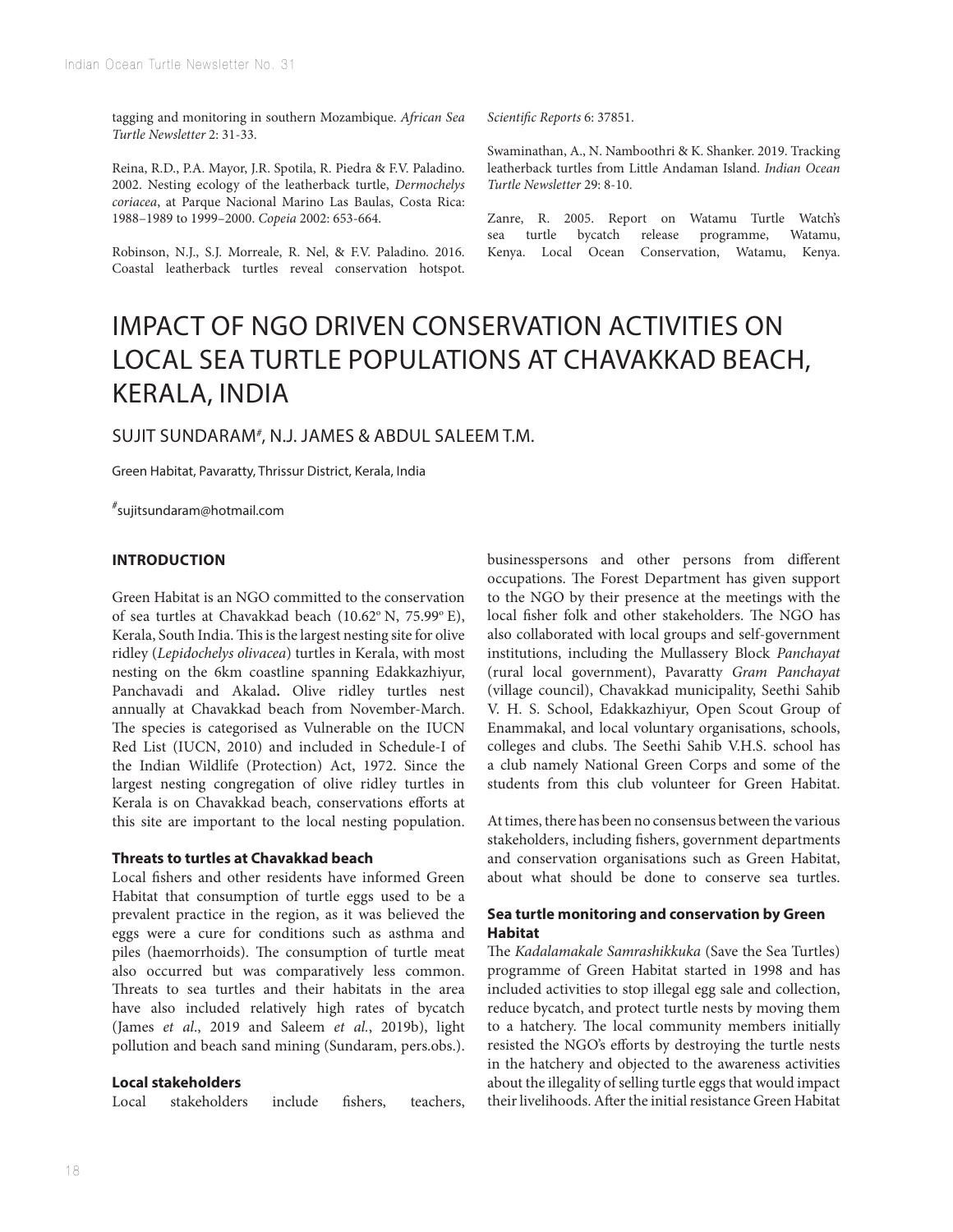activities were then ignored, but finally we received slow acceptance as local peoples realised the importance of turtle conservation and also the legal implications.

During the nesting season, nightly foot patrols by volunteers were conducted along Chavakkad beach to look for turtle tracks and nests. The majority of the volunteers were members of the local fishing community, and their involvement allowed Green Habitat to further engage with local stakeholders. Eggs were threatened by human poachers, jackals, and dogs so a hatchery was constructed on the beach. Hatchlings emerging from the hatchery are released to the sea with local fishers and other community folk, *Panchayat* members, other government officials, college students and school children as invited observers (Figure 1). Specific details of these activities are described by Sundaram *et al*. (2019) and Saleem *et al.* (2019a). Green Habitat has successfully protected 56 nests and ensured the safe release of 3,784 hatchlings into the sea to date. If the hatchery programmes were to further involve the local community with incentives and alternate livelihoods, the success of the sea turtle conservation initiatives may further increase.

#### **Awareness activities by Green Habitat**

Green Habitat's endeavour was to educate coastal people not just regarding the need to save olive ridley turtles that nest along the shores but also to create awareness that every species is interdependent and the value of taking care of the environment. Awareness was initiated by grass root activities. Green Habitat conducted awareness activities with five local schools. The hatchery has been used as a venue for activities to raise awareness among local people about threats to sea turtles and their importance. Painting competitions engaged younger children and workshops, lectures and field demonstrations introduced older participants to sea turtle biology, distinguishing among sea turtle species, and monitoring of nesting beaches, collecting sea turtle eggs and hatchery management. One activity focused on the legal implications of poaching of turtle eggs.

Green Habitat has also set up stalls at major biodiversity events. One such stall was put up in Kerala State Biodiversity Congress 2019, Govt. Brennen College, Thalasarrey, Kannur, held during 26-28 January 2019 (Figure 2). The event was attended by approximately fifty participants from the entire state of Kerala. The event was inaugurated by the chief minister of Kerala. The stall by Green Habitat was awarded as one of the best stalls on conservation. A similar stall was set up on the occasion of *Panchayat* day celebrations at Thrissur district, Kerala. All the *panchayats* from Thrissur district attended the event. Green Habitat represented Punnayur *Panchayat*. The event was for five days and Kerala state ministers attended the event. The awareness



**Figure 1. Release of sea turtle hatchlings by Green Habitat. (Photo by Saleem iFocus)**